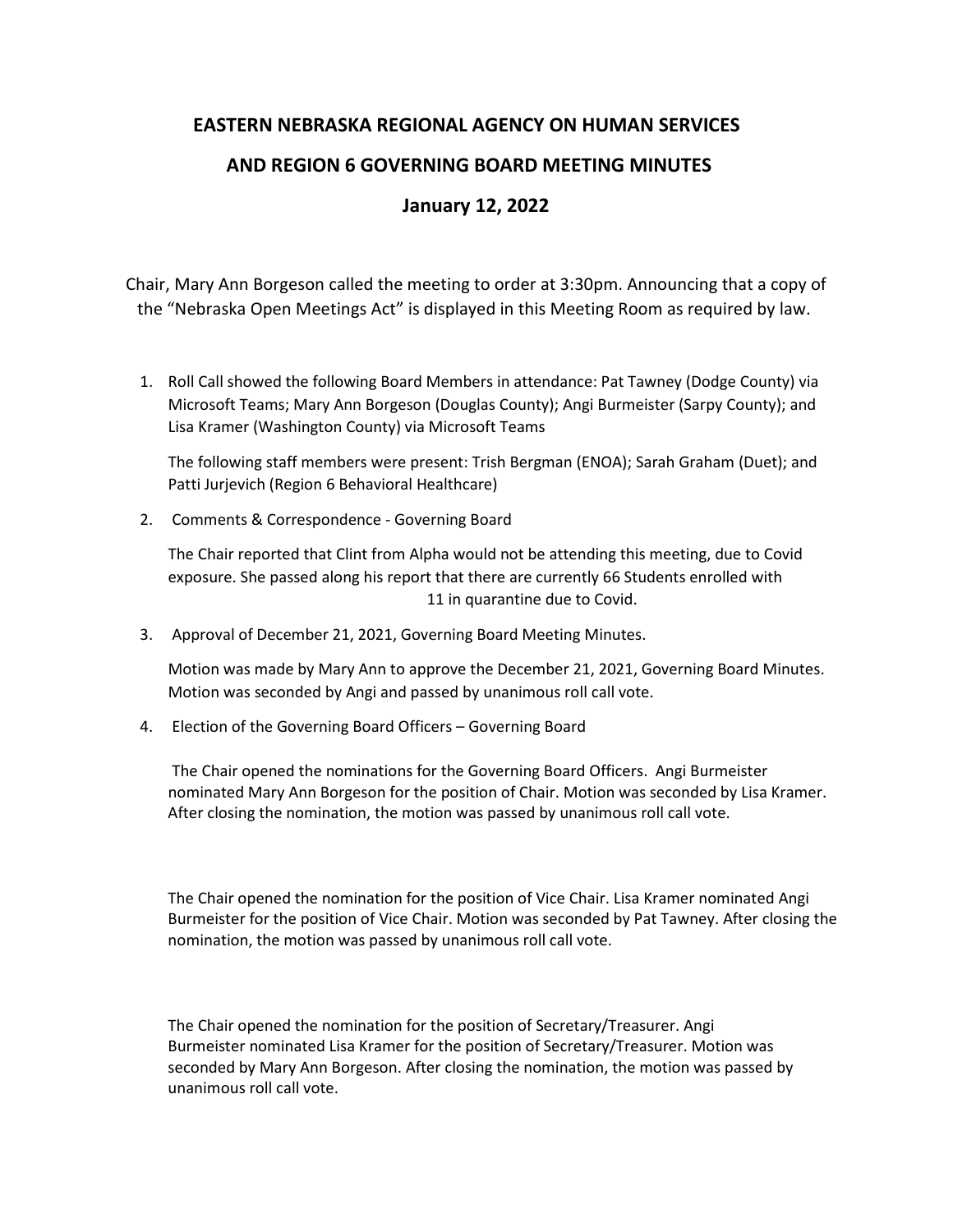5. Review of ENHSA financial statements – Nancy Chase

Nancy reported on the documentation that was provided in the Board's packets.

- 6. Attorney Comments Chris Jerram There were no attorney comments.
- 7. Report from Lobbyist Sean Kelley

Sean's report was provided in the Board's packets.

8. Director's Report

There was no Director's Report

9. Comments from the Public (please limit to 3 minutes each person)

There were no comments from the Public

10. Motion to Adjourn out of ENHSA Admin and enter Region 6 Behavioral Healthcare

Motion was made by Angi to adjourn out of ENHSA Admin and enter Region 6 Behavioral Healthcare. Motion was seconded by Mary Ann Boregeson and passed by unanimous roll call vote.

## **Region 6 Behavioral Healthcare**

11. Strategic Plan Update – Kim Kalina

Kim updated the Board on the Region 6 Strategic Plan Progress; she reviewed each goal and its objectives that were provided in the Board's packets.

- 12. FY 23 County Match
	- a. Review of Updated Calculations
	- b. Approval of FY 23 County Match Allocations

Patti reviewed the FY 23 County match that was provided in the Board's packets.

Motion was made by Angi to Approve the FY 23 County Match Allocations. Motion was seconded by Mary Ann and passed by unanimous roll call vote.

13. Approval of Network Policies and Procedures – Patti Jurjevich

Patti reviewed changes of the Network Policies and Procedures that were provided in the Board's packets.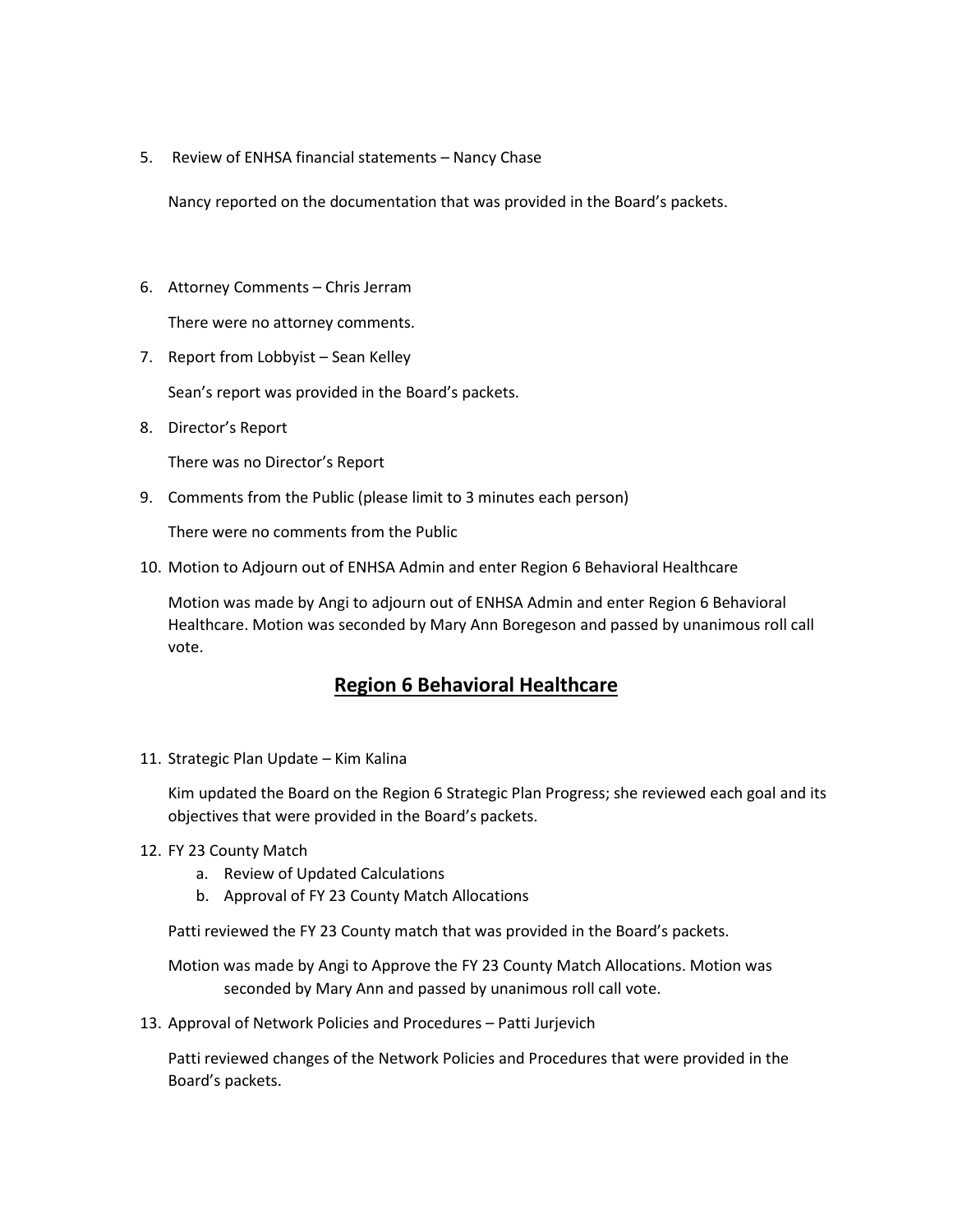Motion was made by Angi to approve the Network Policies and Procedures. Motion was seconded by Pat and passed by unanimous roll call vote

14. Approval for Chair to Sign the Second Quarter Budget Shifts – Patti Jurjevich

Motion was made by Pat to approve the Chair to Sign the Second Quarter Budget Shifts. Motion was seconded by Angi and passed by unanimous roll call vote.

15. Approval of Contracts and Amendments – Patti Jurjevich .

Patti recapped the requests for contracts and amendments that are in the packet for review by the Board.

Motion was made by Angi to approve the Contracts and Amendments. Motion was seconded by Lisa and passed by unanimous roll call vote.

16. Director's Report – Patti Jurjevich

Patti recapped the normal reports that are included in the Board's packets. She also reported on the RFI that Region 6 released for mental health services, she stated it is focusing on identifying agencies that are currently providing mental health outpatient services and/or medication management services within one of the zip code areas. Patti also gave the Board an update on the Lincoln Regional Center.

17. Comments from the Public (please limit to 3 minutes each person)

There are no Comments from the Public.

18. Motion to Adjourn out of Region 6 Behavioral Healthcare and enter ENOA

Motion was made by Angi to adjourn out of Region 6 Behavioral Healthcare and enter ENOA. Motion was seconded by Lisa and passed by unanimous roll call vote.

## **ENOA**

19. Approval of Adult Day Care Amended Hillcrest Mable Rose Contract – Trish Bergman

Trish requested approval of the Adult Day Care Amended Hillcrest Mable Rose Contract.

Motion was made by Pat to approve the Adult Day Care Amended Hillcrest Mable Rose Contract. Motion was seconded by Angi and passed by unanimous roll call vote.

20. Approval of Care From Within Homemaker and Personal Care Contracts – Trish Bergman

Trish was excited to announce a new provider for Douglas and Sarpy Counties and is requesting approval for the From Within Homemaker and Personal Care Contracts.

Motion was made by Angi to approve the From Within Homemaker and Personal Care Contracts. Motion was seconded by Pat and passed by unanimous roll call vote.